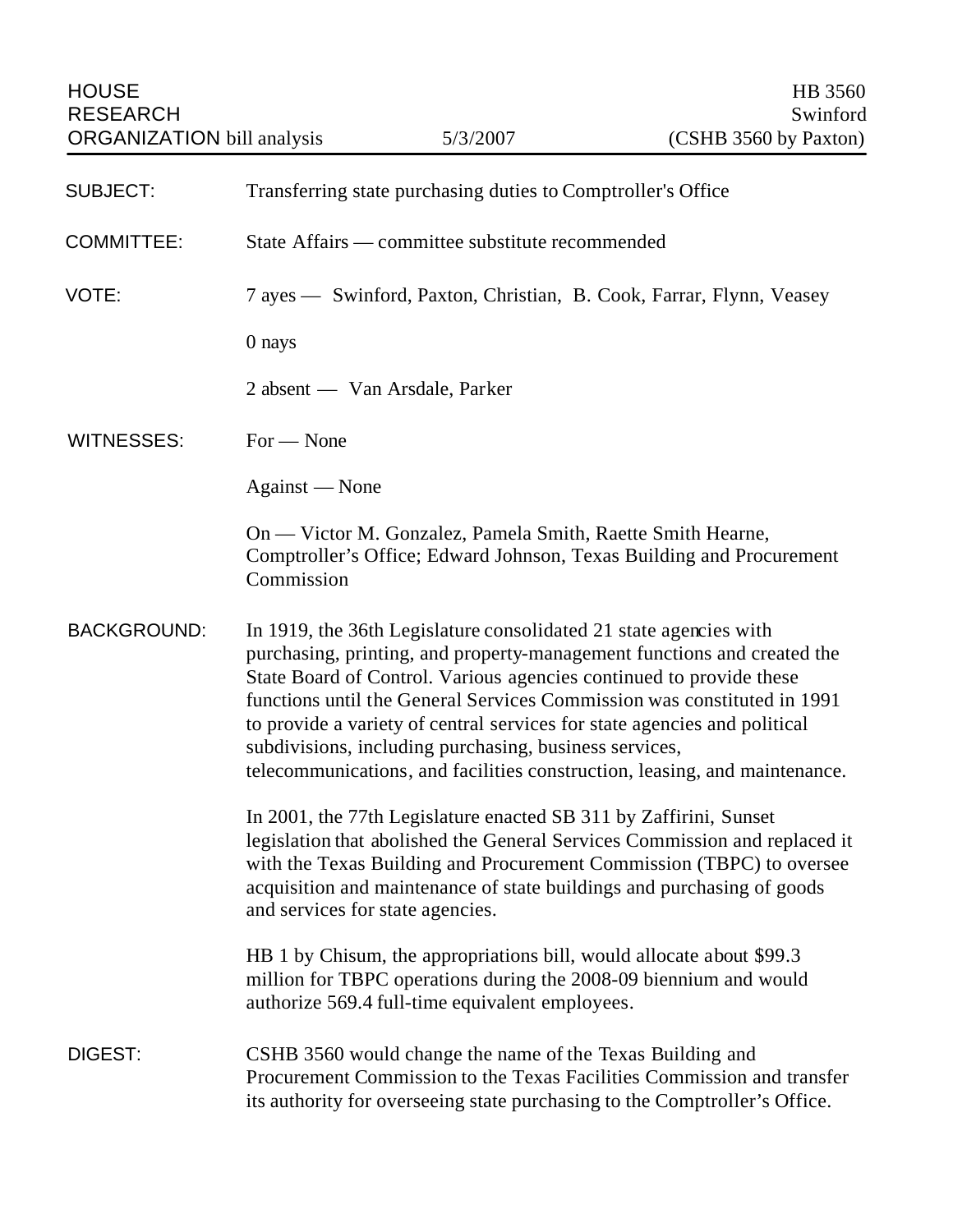## HB 3560 House Research Organization page 2

The Texas Facilities Commission would retain the authority to oversee:

- charge and control of state buildings, grounds, or property;
- maintenance and repair of state buildings;
- construction of state buildings;
- purchase or lease of state buildings, grounds, or property; and
- child-care services for state employees.

Employees with duties related to these property management and maintenance functions would remain with the Texas Facilities Commission. TBPC employees whose duties involve d procurement and contracts would be transferred to the Comptroller's Office. Any TBPC management employee would be allowed to transfer but would not automatically continue to hold that management position.

Procurement and management of computer and other high-technology contracts would remain with the Department of Information Resources, which currently oversees these services.

**Conflict of interest provisions.** CSHB 3560 would prohibit the comptroller, chief clerk, or other Comptroller's Office employee from having any interest in or being connected with any contract or bid to purchase goods or services for the state or to accept any rebate or gift. If the chief clerk or another employee were to violate this section, they would be subject to dismissal. The bill also would provide that the comptroller would work with the Texas Ethics Commission to adopt rules to implement this section, and the Texas Ethics Commission would be responsible for enforcement of the rules and would be permitted to prepare written opinions regarding this section.

CSHB 3560 would allow the state auditor to review purchase information from the comptroller before or after a state warrant was issued for the purchase of goods and services.

The bill also would define and prohibit conflicts of interest for members of the newly created Texas Facilities Commission board.

**Joint study on property management.** CSHB 3560 also would direct the Texas Facilities Commission executive director, the state auditor, and the General Land Office to conduct an in-depth study of the commission. The study would be required to consider the best allocation of state money for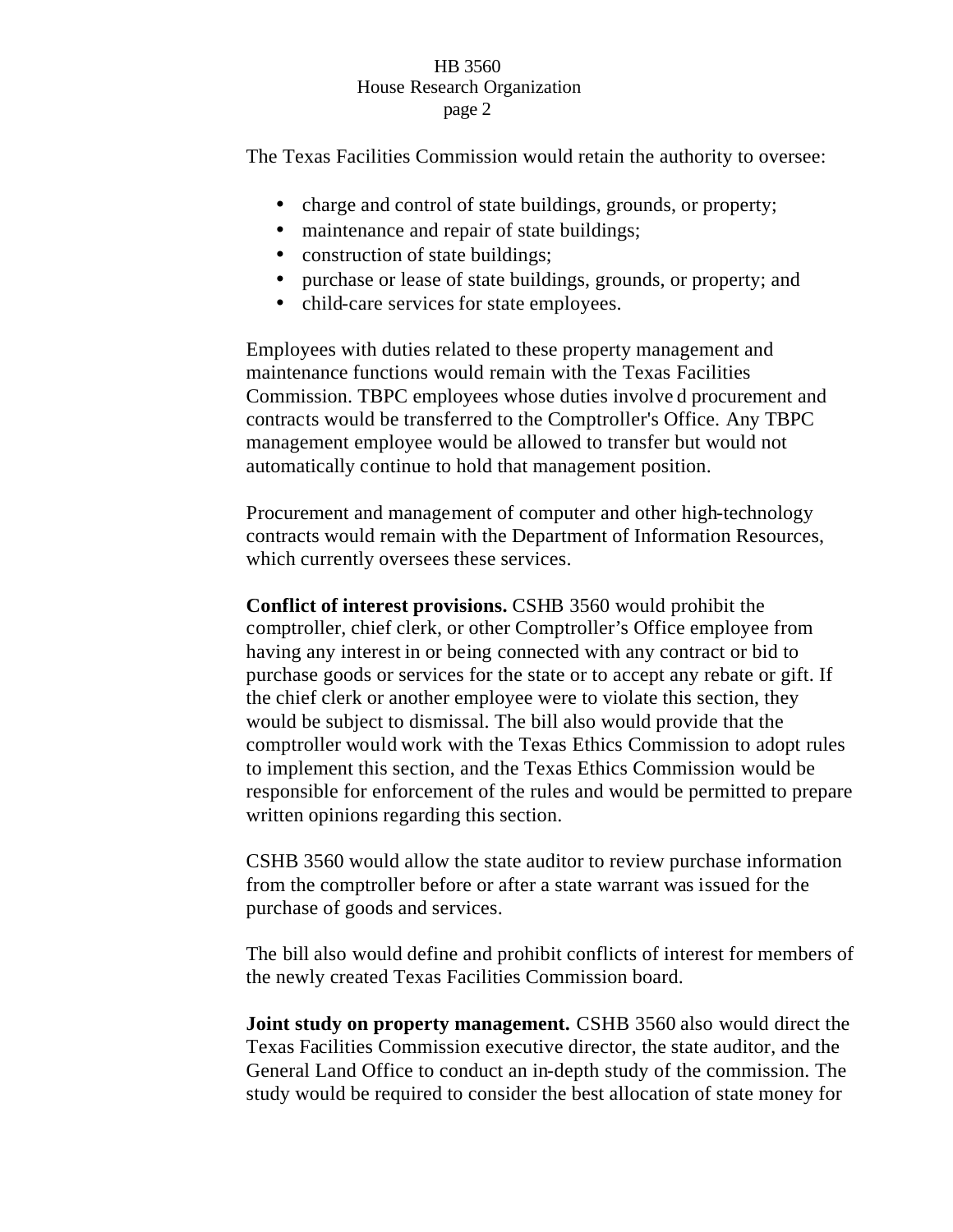## HB 3560 House Research Organization page 3

|                           | acquisition, construction, and control and maintenance of state buildings,<br>including the potential benefits of outsourcing these functions.                                                                                                                                                                                                                                                                                                                                                                                                                                      |  |  |
|---------------------------|-------------------------------------------------------------------------------------------------------------------------------------------------------------------------------------------------------------------------------------------------------------------------------------------------------------------------------------------------------------------------------------------------------------------------------------------------------------------------------------------------------------------------------------------------------------------------------------|--|--|
|                           | The study would be completed by November 1, 2008, and this provision<br>of the bill would expire on January 1, 2009.                                                                                                                                                                                                                                                                                                                                                                                                                                                                |  |  |
|                           | <b>Conforming changes.</b> CSHB 3560 would include changes in various<br>sections of the Government Code, including transfer of bank accounts and<br>other assets, rule-making authority and oversight of various aspects of the<br>procurement process.                                                                                                                                                                                                                                                                                                                            |  |  |
|                           | The bill would take effect on September 1, 2007.                                                                                                                                                                                                                                                                                                                                                                                                                                                                                                                                    |  |  |
| <b>SUPPORTERS</b><br>SAY: | Transferring the state government's procurement process to the<br>Comptroller's Office, which writes the checks for these purchases, would<br>make state operations more effective and efficient. Savings may be<br>realized by changing currently inefficient operations and lowering the cost<br>of goods with improved procurement processes and possible economies of<br>scale in state purchases. The change has been recommended both by a<br>House interim study and the governor's budget proposals.                                                                        |  |  |
|                           | Accountability to the citizens would be improved by having procurement<br>under the oversight of a statewide elected official rather than an appointed<br>commission. Texans are aware of the powers and duties of the state<br>comptroller, but they may not know as much about a commission<br>appointed by the governor and confirmed by the Senate. In the past, other<br>functions, such as those performed by the state property tax board or state<br>treasurer's office, have been folded into the comptroller's operations in a<br>way that protected the public interest. |  |  |
|                           |                                                                                                                                                                                                                                                                                                                                                                                                                                                                                                                                                                                     |  |  |

CSHB 3560 would provide sufficient checks and balances. The State Auditor's Office would retain authority to review and audit purchases as it now has with TBPC operations. The bill would add additional safeguards by requiring the Texas Ethics Commission to adopt and enforce rules to prevent conflicts of interest in procurement. Also, the Legislature has not been reluctant to oversee and rein in the comptroller when needed, as demonstrated by its decision to remove the Texas Performance Review from that office.

TBPC procurement and purchasing employees would be transferred to the new division of the Comptroller's Office and would not lose their jobs.